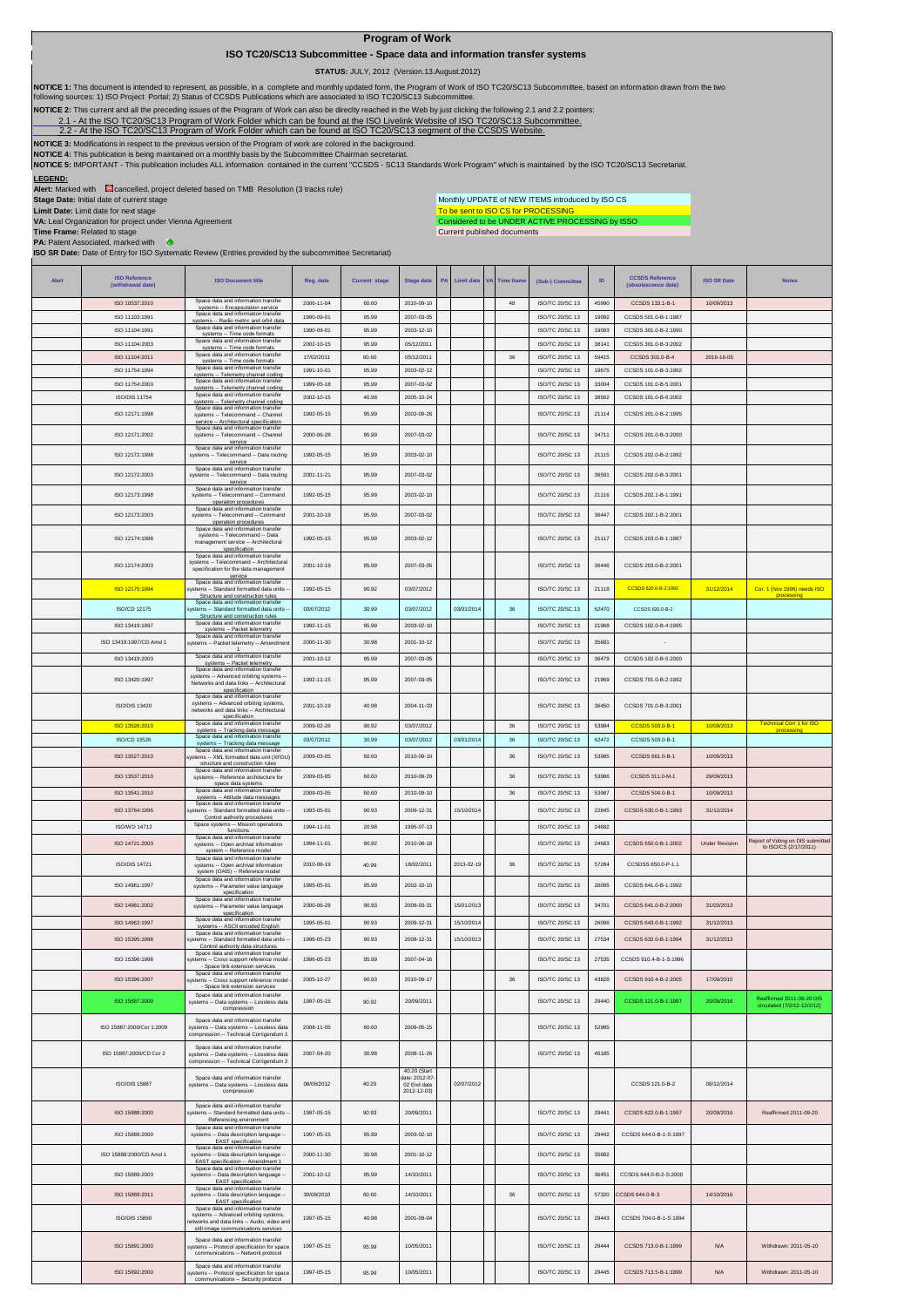|     | ISO 15893:2000                   | Space data and information transfer<br>systems -- Protocol specification for space<br>communications -- Transport protocol                                            | 1997-05-15               | 95.99                                                         | 2010-09-10               |            |             | ISO/TC 20/SC 13                    | 29446          | CCSDS 714.0-B-1:1999                            |                         |                                                                                               |
|-----|----------------------------------|-----------------------------------------------------------------------------------------------------------------------------------------------------------------------|--------------------------|---------------------------------------------------------------|--------------------------|------------|-------------|------------------------------------|----------------|-------------------------------------------------|-------------------------|-----------------------------------------------------------------------------------------------|
|     | ISO 15893:2010                   | Space data and information transfer<br>ystems -- Space communications protoco<br>specification (SCPS) -- Transport protocol                                           | 2007-03-06               | 60.60                                                         | 2010-09-10               |            | 48          | ISO/TC 20/SC 13                    | 45986          | CCSDS 714.0-B-2                                 | 10/09/2015              |                                                                                               |
|     | ISO 15894:2000                   | (SCPS-TP)<br>Space data and information transfer<br>systems -- Protocol specification for space<br>communications -- File protocol                                    | 1997-05-15               | 95.99                                                         | 10/05/2011               |            |             | ISO/TC 20/SC 13                    | 29447          | CCSDS 717.0-B-1:1999                            | N/A                     | Withdrawn: 2011-05-10                                                                         |
|     | ISO 16363:2012                   | Space data and information transfer<br>systems - Audit and certification of<br>trustworthy digital repositories                                                       | 2010-04-08               | 60.60                                                         | 14/02/2012               |            | 36          | ISO/TC 20/SC 13                    | 56510          | CCSDS 652.0-R-1                                 | 14/02/2015              |                                                                                               |
|     | ISO/DIS 16919                    | Requirements for bodies providing audit<br>and certification of candidate trustworthy<br>digital repositories                                                         | 2010-12-07               | 40.99                                                         | 23/11/2011               | 07/06/2013 | 36          | ISO/TC 20/SC 13                    | 57950          | CCSDS 652.1-R.1                                 |                         | teport of voting on DIS submitte<br>to ISO/CS for direct publication<br>(11/23/2011)          |
|     | ISO 17107:2011                   | Space data and information transfer<br>systems -- XML specification for navigation<br>data messages                                                                   | 20/01/2011               | 60.60                                                         | 08/11/2011               |            | 36          | <b>ISO/TC 20/SC 13</b>             | 59155          |                                                 | 08/11/2014              |                                                                                               |
|     | ISO 17214:2011                   | Space data and information transfer<br>ystems -- Spacecraft onboard interface<br>ervices -- Time access service                                                       | 17/02/2011               | 60.60                                                         | 15/12/2011               |            | 36          | ISO/TC 20/SC 13                    | 59416          | CCSDS 872.0-M-1                                 | 15/12/2014              |                                                                                               |
|     | ISO 17355:2003<br>ISO 17355:2004 | Space data and information transfer<br>systems -- CCSDS file delivery protoco<br>Space data and information transfer                                                  | 1999-05-18<br>2002-10-15 | 95.99<br>95.99                                                | 2004-05-18<br>2007-05-07 |            |             | ISO/TC 20/SC 13<br>ISO/TC 20/SC 13 | 33005<br>38593 | CCSDS 727.0-B-1 S:2002                          |                         |                                                                                               |
|     | ISO 17355:2007                   | systems -- CCSDS file delivery protocol<br>Space data and information transfer<br>svstems -- CCSDS file delivery protocol                                             | 2005-10-27               | 90.92                                                         | 2007-08-10               |            | 36          | ISO/TC 20/SC 13                    | 43829          | CCSDS 727.0-B-3 S: 2005                         |                         |                                                                                               |
| l=1 | ISO/CD 17355<br>ISO 17433:2001   | Space data and information transfer<br>svstems -- CCSDS file deliverv protocol<br>Space data and information transfer                                                 | 2007-08-10<br>1998-06-30 | 30.98<br>95.99                                                | 2010-03-05<br>2003-02-11 |            | 48          | ISO/TC 20/SC 13<br>ISO/TC 20/SC 13 | 50246<br>28460 | CCSDS 727.0-B-4: 2007<br>CCSDS 103.0-B-1 S:1996 |                         |                                                                                               |
|     | ISO 17433:2003                   | systems -- Packet telemetry services<br>Space data and information transfer<br>systems -- Packet telemetry services                                                   | 2001-10-19               | 95.99                                                         | 2007-03-05               |            |             | ISO/TC 20/SC 13                    | 36448          | CCSDS 103.0-B-2 S:2001                          |                         |                                                                                               |
|     | <b>ISO/DIS 17807</b>             | Rationale, Scenarios, and Requirements<br>for DTN in Space<br>Space data and information transfer                                                                     | 11/10/2011               | 40.99                                                         | 04/05/2012               | 11/04/2014 | 36          | ISO/TC 20/SC 13                    | 60592          | CCSDS 734.0-G-1 (Aug 2010)                      | <b>Under Developmen</b> | For ISO processing<br>eport of voting on DIS submitte                                         |
|     | <b>ISO/DIS 17808</b>             | systems -- Telemetry (TM) channel coding<br>profiles<br>Space data and information transfer                                                                           | 11/10/2011               | 40.99                                                         | 04/05/2012               | 11/04/2014 | $36\,$      | ISO/TC 20/SC 13                    | 60593          | CCSDS 735.1-B-1<br>CCSDS 131.4-M-1              | <b>Under Developmer</b> | to ISO/CS for direct publication<br>(5/4/2012)<br>teport of voting on DIS submitte            |
|     |                                  | systems -- Telemetry (TM) channel coding<br>profiles<br>Space data and information transfer                                                                           |                          |                                                               |                          |            |             |                                    |                |                                                 |                         | to ISO/CS for direct publication<br>(5/4/2012)<br>teport of voting on DIS submitte            |
|     | <b>ISO/DIS 17809</b>             | systems - Delta-Differential One Way<br>Ranging (Delta-DOR) Operations<br>Mission Operations Reference Model                                                          | 11/10/2011               | 40.99                                                         | 04/05/2012               | 11/04/2014 | 36          | ISO/TC 20/SC 13                    | 60594          | CCSDS 506.0-M-1<br>CCSDS 520.1-M-1 (Jul 2010)   | <b>Under Developme</b>  | to ISO/CS for direct publication<br>(5/4/2012)<br>For ISO processing                          |
|     |                                  | Mission Operations Message Abstraction<br>Laver<br>Space data and information transfer                                                                                |                          |                                                               |                          |            |             |                                    |                | CCSDS 520.0-B-1 (Sep 2010)                      |                         | For ISO processing                                                                            |
|     | <b>ISO/DIS 17810</b>             | systems - Data Transmission and PN<br>Ranging for 2 GHz CDMA Link via Data<br><b>Relay Satellite</b>                                                                  | 11/10/2011               | 40.99                                                         | 04/05/2012               | 11/04/2014 | 36          | ISO/TC 20/SC 13                    | 60595          | CCSDS 415.1-B-1                                 | <b>Under Developmen</b> | eport of voting on DIS submitte<br>to ISO/CS for direct publication<br>(5/4/2012)             |
|     | NP 17854                         | Flexible Advance Coding and Modulation<br>Scheme for High Rate Telemetry<br>Applications                                                                              | 16/05/2012               | 40.20 (Start date: 2012<br>07-02 End date: 2012-<br>$12 - 03$ | 02/07/2012               | 16/11/2014 | 36          | <b>ISO/TC 20/SC 13</b>             |                | CCSDS 131.2-B-1 (Mar 2012)                      | <b>Under Developmen</b> | SCCC patent resolved (1/2012);<br>DIS circulated (7/2/12-12/2/12)                             |
|     | <b>ISO/DIS 18201</b>             | Space data and information transfer<br>systems -- Missions operations reference<br>model                                                                              | 07/03/2012               | 40.00                                                         |                          | 21/06/2012 | $\sqrt{24}$ | ISO/TC 20/SC 13                    |                |                                                 |                         | DIS text submitted to ISO/CS<br>(6/20/2012)                                                   |
|     | <b>ISO/DIS 18202</b>             | Space data and information transfer<br>systems -- Mission operations message                                                                                          | 07/03/2012               | 40.00                                                         |                          | 21/06/2012 | $\sqrt{24}$ | ISO/TC 20/SC 13                    |                |                                                 |                         | DIS text submitted to ISO/CS<br>(6/20/2012); 521.0-B-2 under<br>development (at agency review |
|     | <b>ISO/DIS 18381</b>             | abstraction layer<br>Space data and information transfer<br>systems -- Lossless multispectral and                                                                     | 08/06/2012               | 40.20 (Start date: 2012<br>07-02 End date: 2012-              | 02/07/2012               | 08/12/2014 | 36          | ISO/TC 20/SC 13                    |                | CCSDS 123.0-B-1                                 |                         | July2012)<br>DIS circulated (7/2/12-12/2/12)                                                  |
|     | <b>ISO/DIS 18382</b>             | hyperspectral image compression<br>Space data and information transfer<br>systems -- Spacecraft onboard interface                                                     | 08/06/2012               | $12 - 03$<br>40.20 (Start date: 2012<br>07-02 End date: 2012- | 02/07/2012               | 08/12/2014 | 36          | ISO/TC 20/SC 13                    |                | CCSDS 881.0-M-1                                 |                         | DIS circulated (7/2/12-12/2/12)                                                               |
|     |                                  | services -- RFID-based inventory<br>management systems                                                                                                                |                          | $12 - 03$                                                     |                          |            |             |                                    |                |                                                 |                         | DIS forms submitted to ISO for                                                                |
|     | <b>ISO/DIS 18423</b>             | Pseudo-Noise (PN) Ranging Systems                                                                                                                                     | 03/07/2012               | 40.00                                                         | 24/07/2012               |            | 36          | ISO/TC 20/SC 13                    | 62447          | CCSDS 414.1-B-1                                 |                         | DIS processing.                                                                               |
|     | <b>ISO/DIS 18424</b>             | XML Telemetric and Command Exchange<br>(XTCE)                                                                                                                         | 03/07/2012               | 40.00                                                         | 24/07/2012               |            | 36          | <b>ISO/TC 20/SC 13</b>             | 62448          | CCSDS 660.0-B-1                                 |                         | DIS forms submitted to ISO for<br>DIS processing.                                             |
|     | <b>ISO/DIS 18425</b>             | Spacecraft Onboard Interface Services<br>Subnetwork Packet Service                                                                                                    | 03/07/2012               | 40.00                                                         | 24/07/2012               |            | 36          | ISO/TC 20/SC 13                    | 62449          | CCSDS 851.0-M-1                                 |                         | DIS forms submitted to ISO for<br>DIS processing.                                             |
|     | <b>ISO/DIS 18426</b>             | Spacecraft Onboard Interface Services<br>Subnetwork Memory Access Service                                                                                             | 03/07/2012               | 40.00                                                         | 24/07/2012               |            | 36          | ISO/TC 20/SC 13                    | 62450          | CCSDS 852.0-M-1                                 |                         | DIS forms submitted to ISO for<br>DIS processing.                                             |
|     | <b>ISO/DIS 18427</b>             | Spacecraft Onboard Interface Services<br>Subnetwork Synchronization Service                                                                                           | 03/07/2012               | 40.00                                                         | 24/07/2012               |            | 36          | ISO/TC 20/SC 13                    | 62451          | CCSDS 852.0-M-1                                 |                         | DIS forms submitted to ISO for<br>DIS processing.                                             |
|     | <b>ISO/DIS 18428</b>             | Spacecraft Onboard Interface Services -<br>Subnetwork Device Discovery Service                                                                                        | 03/07/2012               | 40.00                                                         | 24/07/2012               |            | 36          | ISO/TC 20/SC 13                    | 62452          | CCSDS 854.0-M-1                                 |                         | DIS forms submitted to ISO for<br>DIS processing.                                             |
|     | <b>ISO/DIS 18438</b>             | Spacecraft Onboard Interface Services --<br>Subnetwork Test Service                                                                                                   | 03/07/2012               | 40.00                                                         | 24/07/2012               |            | $36\,$      | ISO/TC 20/SC 13                    | 62453          | CCSDS 855.0-M-1                                 |                         | DIS forms submitted to ISO for<br>DIS processing.                                             |
|     | <b>ISO/DIS 18439</b>             | Space Communication Cross Support -<br>Service Management -- Service<br>Specification                                                                                 | 03/07/2012               | 40.00                                                         | 24/07/2012               |            | 36          | ISO/TC 20/SC 13                    | 62454          | CCSDS 910.11-M-1                                |                         | DIS forms submitted to ISO for<br>DIS processing.                                             |
|     | <b>ISO/DIS 18440</b>             | Space Link Extension -- Internet Protocol<br>for Transfer Services                                                                                                    | 03/07/2012               | 40.00                                                         | 24/07/2012               |            | 36          | ISO/TC 20/SC 13                    | 62455          | CCSDS 913.1-B-1                                 |                         | DIS forms submitted to ISO for<br>DIS processing.                                             |
|     | <b>ISO/DIS 18441</b>             | Space Link Extension -- Application<br>Program Interface for Transfer Services -<br>Core Specification                                                                | 03/07/2012               | 40.00                                                         | 25/07/2012               |            | $36\,$      | ISO/TC 20/SC 13                    | 62456          | CCSDS 914.0-M-1                                 |                         | DIS forms submitted to ISO for<br>DIS processing.                                             |
|     | <b>ISO/DIS 18442</b>             | Space Link Extension -- Application<br>Program Interface for Return All Frames<br>Service                                                                             | 03/07/2012               | 40.00                                                         | 25/07/2012               |            | $36\,$      | <b>ISO/TC 20/SC 13</b>             | 62457          | CCSDS 915.1-M-1                                 |                         | DIS forms submitted to ISO for<br>DIS processing.                                             |
|     | <b>ISO/DIS 18443</b>             | Space Link Extension -- Application<br>Program Interface for Return Channel<br>Frames Service                                                                         | 03/07/2012               | 40.00                                                         | 25/07/2012               |            | 36          | <b>ISO/TC 20/SC 13</b>             | 62458          | CCSDS 915.2-M-1                                 |                         | DIS forms submitted to ISO for<br>DIS processing.                                             |
|     | <b>ISO/DIS 18444</b>             | Space Link Extension -- Application<br>Program Interface for Return Operational<br>Control Fields Service                                                             | 03/07/2012               | 40.00                                                         | 25/07/2012               |            | 36          | <b>ISO/TC 20/SC 13</b>             | 62459          | CCSDS 915.5-M-1                                 |                         | DIS forms submitted to ISO for<br>DIS processing.                                             |
|     | <b>ISO/DIS 18445</b>             | Space Link Extension -- Application<br>Program Interface for the Forward CLTU<br>Service                                                                              | 03/07/2012               | 40.00                                                         | 25/07/2012               |            | 36          | <b>ISO/TC 20/SC 13</b>             | 62460          | CCSDS 916 1-M-1                                 |                         | DIS forms submitted to ISO for<br>DIS processing.                                             |
|     | <b>ISO/DIS 18446</b>             | Space Link Extension -- Application<br>Program Interface for the Forward Space<br>Packet Service                                                                      | 03/07/2012               | 40.00                                                         | 25/07/2012               |            | 36          | ISO/TC 20/SC 13                    | 62461          | CCSDS 916.3-M-1                                 |                         | DIS forms submitted to ISO for<br>DIS processing.                                             |
|     | ISO 20652:2006                   | Space data and information transfer<br>systems -- Producer-archive interface -                                                                                        | 2003-04-10               | 90.93                                                         | 2009-06-30               | 15/04/2014 |             | ISO/TC 20/SC 13                    | 39577          | CCSDS 651.0-M-1:2004                            | 30/06/2014              |                                                                                               |
|     | ISO 21459:2006                   | Methodology abstract standard<br>Space data and information transfer<br>stems -- Proximity-1 space link protocol                                                      | 2004-01-09               | 90.93                                                         | 2009-12-31               | 15/10/2014 | 48          | ISO/TC 20/SC 13                    | 40247          | CCSDS 211.2-B-1:2003                            | 31/12/2014              |                                                                                               |
|     | ISO 21460:2006                   | Coding and synchronization sublayer<br>Space data and information transfer<br>ystems -- Proximity-1 space link protocol                                               | 2004-01-09               | 95.99                                                         | 2007-10-10               |            | $48\,$      | ISO/TC 20/SC 13                    | 40248          | CCSDS 211.1-B-1                                 |                         |                                                                                               |
|     | ISO 21460:2007                   | Physical layer<br>Space data and information transfer<br>ystems -- Proximity-1 space link protocol                                                                    | 2006-09-12               | 90.93                                                         | 20/09/2011               |            | 36          | ISO/TC 20/SC 13                    | 44999          | CCSDS 211.1-B-3:2006                            | 20/09/2016              | Reaffirmed 2011-09-20                                                                         |
|     | ISO 21961:2003                   | Physical layer<br>Space data and information transfer<br>systems -- Data entity dictionary                                                                            | 2001-06-29               | 90.93                                                         | 2008-06-30               | 15/04/2013 |             | ISO/TC 20/SC 13                    | 36036          | CCSDS 647.1-B-1:2001                            | 30/06/2013              |                                                                                               |
|     | ISO 21962:2003                   | pecification language (DEDSL) -- Abstrac<br>syntax<br>Space data and information transfer<br>systems -- Data entity dictionary                                        | 2001-06-29               | 90.93                                                         | 2008-06-30               | 15/04/2013 |             | ISO/TC 20/SC 13                    | 36037          | CCSDS 647.2-B-1:2001                            | 30/06/2013              |                                                                                               |
|     | ISO 22641:2005                   | specification language (DEDSL) -- PVL<br>Space data and information transfer<br>systems -- TM (telemetry) synchronization                                             | 2001-10-12               | 95.99                                                         | 13/07/2012               |            |             | ISO/TC 20/SC 13                    | 36375          | CCSDS 131.0-B-1:2003                            |                         | Patent Policy & Declaration Form<br>(CalTech) submitted to ISO on                             |
|     | ISO 22641:2012                   | and channel coding<br>Space data and information transfer                                                                                                             | 11/10/2011               |                                                               | 13/07/2012               |            | 36          | ISO/TC 20/SC 13                    |                | CCSDS 131.1-B-2                                 |                         | 7/8/2011; DIS text submitted to<br>ISO/CS (10/11/11)<br>Patent Policy & Declaration Form      |
|     | <b>ISO/DIS 22641</b>             | systems -- TM (telemetry) synchronizatior<br>and channel coding<br>Space data and information transfer<br>systems -- TM (telemetry) synchronizatior                   | 11/10/2011               | 60.60<br>40.99                                                | 11/04/2012               | 11/04/2014 | 36          | ISO/TC 20/SC 13                    | 60590<br>60590 | CCSDS 131-B-2                                   |                         | (CalTech) submitted to ISO on<br>7/8/2011; Published 7/15/2012                                |
|     | ISO 22642:2005                   | and channel coding<br>Space data and information transfer<br>systems -- TC (telecommand)                                                                              | 2001-10-12               | 90.92                                                         | 28/06/2012               |            |             | ISO/TC 20/SC 13                    | 36376          | CCSDS 231.0-B-1:2003                            |                         | CCSDS Cor. 1 = Sep. '03; ISO<br>Cor. $1 = 07$ . For ISO processing                            |
|     | ISO 22642:2005/Cor 1:2007        | synchronization and channel coding<br>Space data and information transfer<br>systems -- TC (telecommand)<br>synchronization and channel coding --                     | 2007-08-21               | 60.60                                                         | 2007-10-03               |            |             | ISO/TC 20/SC 13                    | 50342          |                                                 |                         | of September 2010 edition.                                                                    |
|     | <b>ISO/NP 22642</b>              | Technical Corrigendum 1<br>Space data and information transfer<br>systems -- TC (telecommand)                                                                         | 28/06/2012               | 10.99                                                         | 28/06/2012               | 28/12/2013 | 36          | ISO/TC 20/SC 13                    | 62446          |                                                 |                         |                                                                                               |
|     | ISO 22643:2003                   | synchronization and channel coding<br>Space data and information transfer<br>systems -- Data entity dictionary<br>specification language (DEDSL) --<br>XML/DTD Syntax | 2001-07-20               | 90.93                                                         | 2009-04-01               | 15/04/2014 |             | <b>ISO/TC 20/SC 13</b>             | 36377          | CCSDS 647.3-B-1:2002                            | 01/04/2014              |                                                                                               |